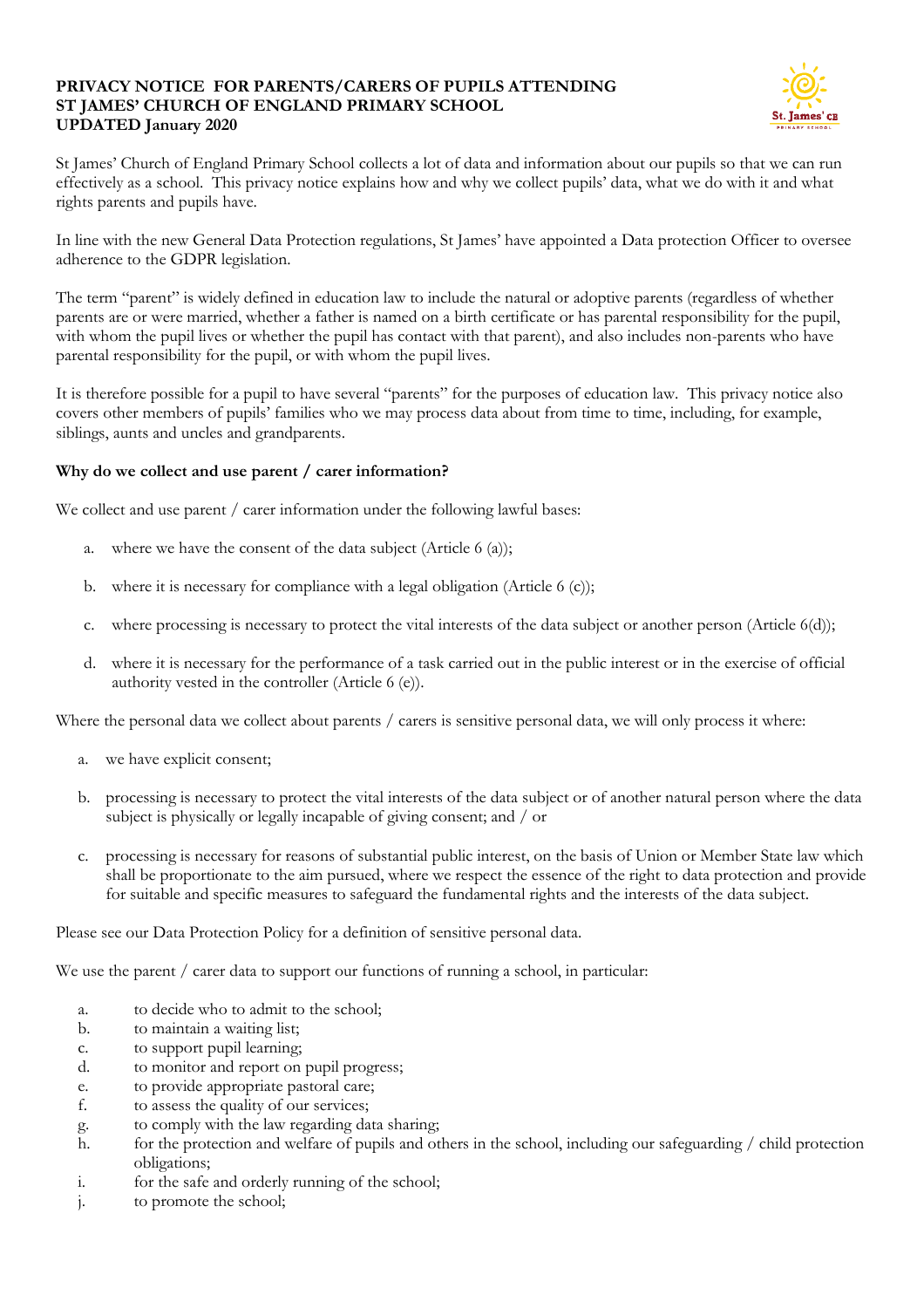- k. to send you communications that may be of interest to you which may include information about school events or activities, news, campaigns, appeals, other fundraising activities;
- l. in order to respond to investigations from our regulators or to respond to complaints raised by our stakeholders;
- m. in connection with any legal proceedings threatened or commenced against the school.

## **The categories of parent / carer information that we collect, hold and share include:**

- a. Personal information (such as name, address, telephone number and email address);
- b. Information relating to your identity, marital status, employment status, religion, ethnicity, language, medical conditions, nationality, country of birth and free school meal / pupil premium eligibility / entitlement to certain benefits, information about court orders in place affecting parenting arrangements for pupils);

From time to time and in certain circumstances, we might also process personal data about parents / carers, some of which might be sensitive personal data, information about criminal proceedings / convictions or information about child protection / safeguarding.

This information is not routinely collected about parents / carers and is only likely to be processed by the school in specific circumstances relating to particular pupils, for example, if a child protection issue arises or if a parent / carer is involved in a criminal matter.

Where appropriate, such information may be shared with external agencies such as the child protection team at the Local Authority, the Local Authority Designated Officer and / or the Police.

Such information will only be processed to the extent that it is lawful to do so and appropriate measures will be taken to keep the data secure.

We collect information about parents / carers before pupils join the school and update it during pupils' time on the roll as and when new information is acquired.

#### **Collecting parent / carer information**

Whilst the majority of information about parents / carers provided to us is mandatory, some of it is provided to us on a voluntary basis. In order to comply with the General Data Protection Regulation, we will inform you whether you are required to provide certain parent / carer information to us or if you have a choice in this. Where appropriate, we will ask parents / carers for consent to process personal data where there is no other lawful basis for processing it, for example where we wish to ask your permission to use your information for marketing purposes or to request voluntary contributions. Parents / carers may withdraw consent given in these circumstances at any time.

In addition, the School also uses CCTV cameras around the school site for security purposes and for the protection of staff and pupils. CCTV footage may be referred to during the course of disciplinary procedures (for staff or pupils) or to investigate other issues. CCTV footage involving parents / carers will only be processed to the extent that it is lawful to do so. Please see our CCTV policy for more details.

#### **Storing parent / carer data**

A significant amount of personal data is stored electronically, for example, on our student management system, Arbor. Some information may also be stored in hard copy format.

Data stored electronically may be saved on a cloud-based system which may be hosted in a different country.

We will only retain your personal information for as long as necessary to fulfil the purposes we collected it for, including for the purposes of satisfying any legal, accounting, insurance or reporting requirements.

Details of retention periods for different aspects of your personal information are available in our Data Retention Policy which is available on our website.

To determine the appropriate retention period for personal data, we consider the amount, nature, and sensitivity of the personal data, the potential risk of harm from unauthorised use or disclosure of your personal data, the purposes for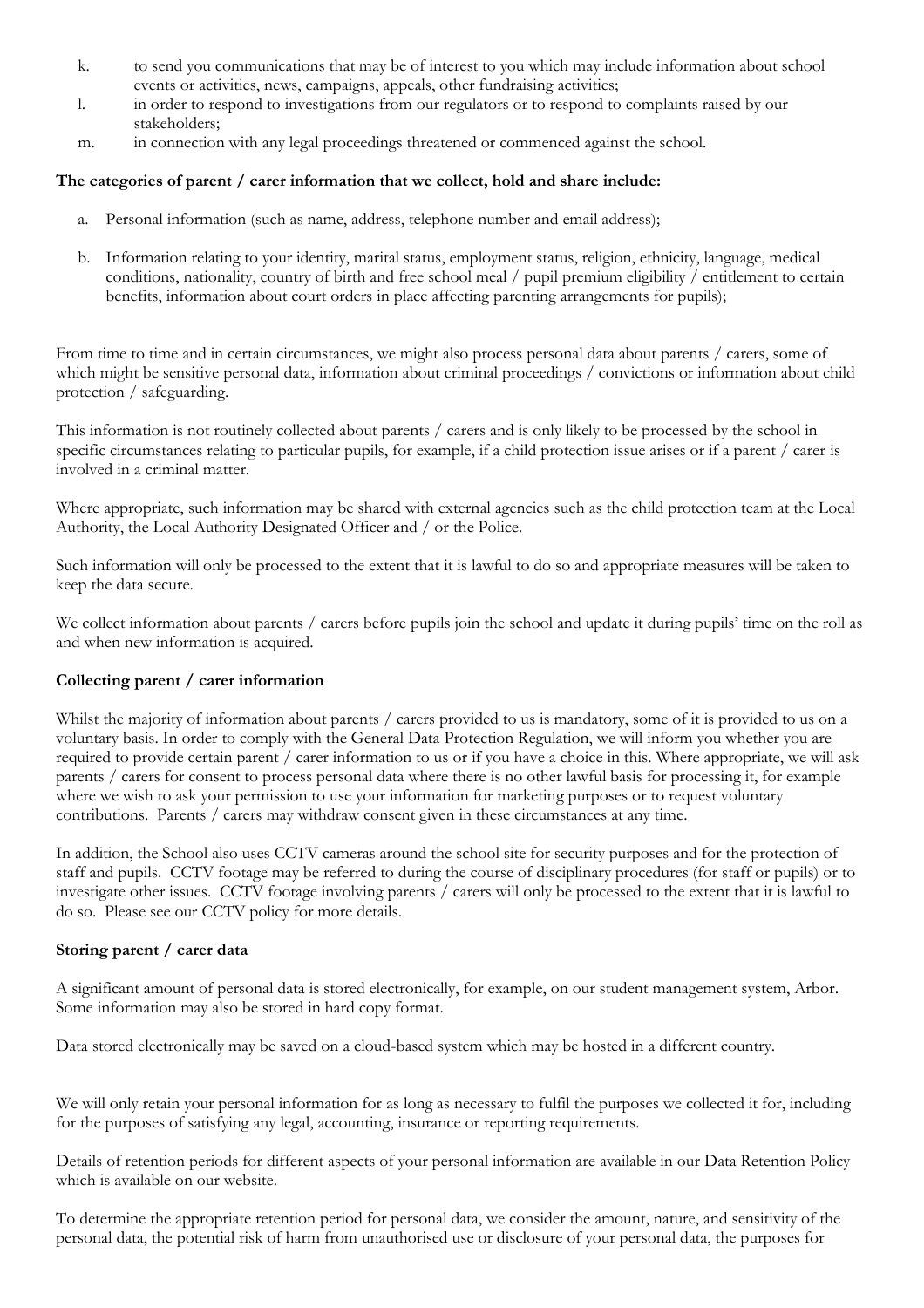which we process your personal data and whether we can achieve those purposes through other means, and the applicable legal requirements.

In some circumstances we may anonymise your personal information so that it can no longer be associated with you, in which case we may use such information without further notice to you. Once you are no longer a parent / carer of a child at the school we will retain and securely destroy your personal information in accordance with our data retention policy OR applicable laws and regulations.

### **Who do we share parent / carer information with?**

We routinely share parent / carer information with:

schools that pupils attend after leaving us;

From time to time, we may also share parent / carer information other third parties including the following:

- our local authority , Southwark Council;
- a pupil's home local authority (if different);
- the Department for Education (DfE);
- school local governors / trustees;
- the central team at Southwark Diocese Board of Education;
- the London Grid for Learning eligibility checker;
- the Police and law enforcement agencies;
- NHS health professionals including the school nurse, educational psychologists,
- Education Welfare Officers;
- Courts, if ordered to do so;
- the Teaching Regulation Authority;
- Prevent teams in accordance with the Prevent Duty on schools;
- other schools, for example, if we are negotiating a managed move and we have your consent to share information in these circumstances;
- Diocesan Officers at the Southwark Diocesan Board of Education for the purposes of receiving educational support;
- our legal advisors;
- our insurance providers / the Risk Protection Arrangement;

Some of the organisations referred to above are joint data controllers. This means we are all responsible to you for how we process your data.

In the event that we share personal data about parents / carers with third parties, we will provide the minimum amount of personal data necessary to fulfil the purpose for which we are required to share the data.

#### **Requesting access to your personal data**

Under data protection legislation, parents / carers have the right to request access to information about you that we hold ("Subject Access Request").

To make a request for your personal data, please send a request to the school for the attention of the Data Protection Officer at St James' CE Primary School, Old Jamaica Road, London SE16 4SU. Any written request for personal data will be treated as a Subject Access Request.

The legal timescales for the School to respond to a Subject Access Request is one calendar month. As the School has limited staff resources outside of term time, we encourage parents / carers to submit Subject Access Requests during term time and to avoid sending a request during periods when the School is closed or is about to close for the holidays where possible. This will assist us in responding to your request as promptly as possible. For further information about how we handle Subject Access Requests, please see our Data Protection Policy.

#### **No fee usually required**